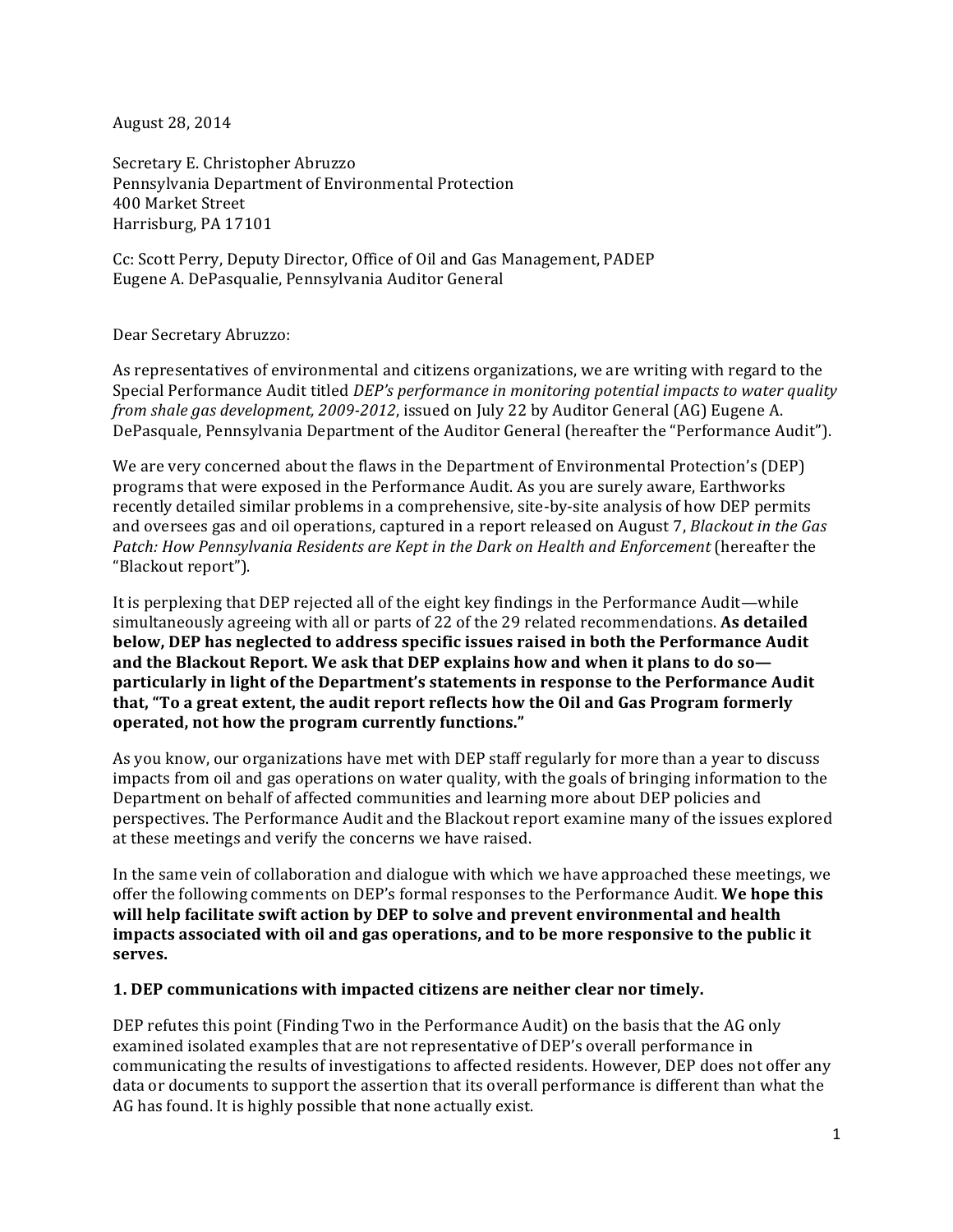A 2013 investigation by the Scranton Times-Tribune found that DEP does not count how many letters it issues to residents following investigations of potential water contamination from oil and gas operations, track where they are kept in files, or maintain its records in a manner that allows for a comprehensive search.<sup>1</sup> In addition, our organizations have collectively reviewed hundreds of determination letters and found that the information DEP provides to residents is inconsistent and incomplete. Most concerning are the cases in which DEP simply tells residents that water quality changes are not due to oil and gas activities (i.e., negative determinations) or that DEP's investigation is inconclusive—but does not provide any guidance on how to address unresolved problems that can impact health in both the short- and long-term.

DEP has stated both in meetings and in response to the Performance Audit that standardized determination letters are currently being drafted. DEP should set a deadline for this process and make clear exactly when new letters will be issued in all ongoing and future investigations. DEP should also consider providing updated letters to residents who have in the past received scant information and been "left hanging" with potential contamination problems.

The Performance Audit recommends that the Legislature reevaluate DEP's goal of resolving water supply complaints within 45 days. DEP agrees that it is not meeting this goal because it is unrealistic—since water contamination investigations are complex and time-consuming—and that "additional time is needed." If so, DEP should offer an alternative timeframe for resolution of cases and establish mechanisms to clearly communicate with residents about progress and findings in the interim.

The Times-Tribune investigation included cases that DEP considers to be ongoing, some months or years after first being launched, while the Blackout report describes cases in which water quality problems have reoccurred or remain unresolved for equally long periods of time. DEP should identify possible mechanisms to ensure that residents with water supply complaints are provided with alternative clean water sources while investigations are ongoing (e.g., through an operator requirement or newly funded program).

A July 2014 investigation by the Pittsburgh Post Gazette revealed that DEP intends to address the lack of water contamination tracking by posting on the Department's website the total tally of damaged water supplies in Pennsylvania since 2007 (which DEP put at 209 at the time of the media report).<sup>2</sup> This would include a list of affected water supplies by county and municipality, as well as the date when regulators concluded that oil and gas operations were the cause of contamination. DEP also committed to eventually adding links to determination letters or administrative orders.

However, a statement of plans is not the same as action. DEP should immediately post the number of damaged supplies and provide the public with complete information needed to understand the extent and causes of water contamination, including the responsible party, whether the problem stemmed from unconventional or conventional wells, the nature of the contamination, any incidents related to the contamination, DEP's basis for its determination, and how the issue has been resolved.

## **2. DEP does not sufficiently track complaints or document agency response.**

DEP refutes this point (Finding Three in the Performance Audit) by stating that concerns raised by the AG have been resolved because the Department's Complaint Tracking System (CTS) has undergone improvements in the last several months and now includes additional information related to citizen reporting and Department investigations.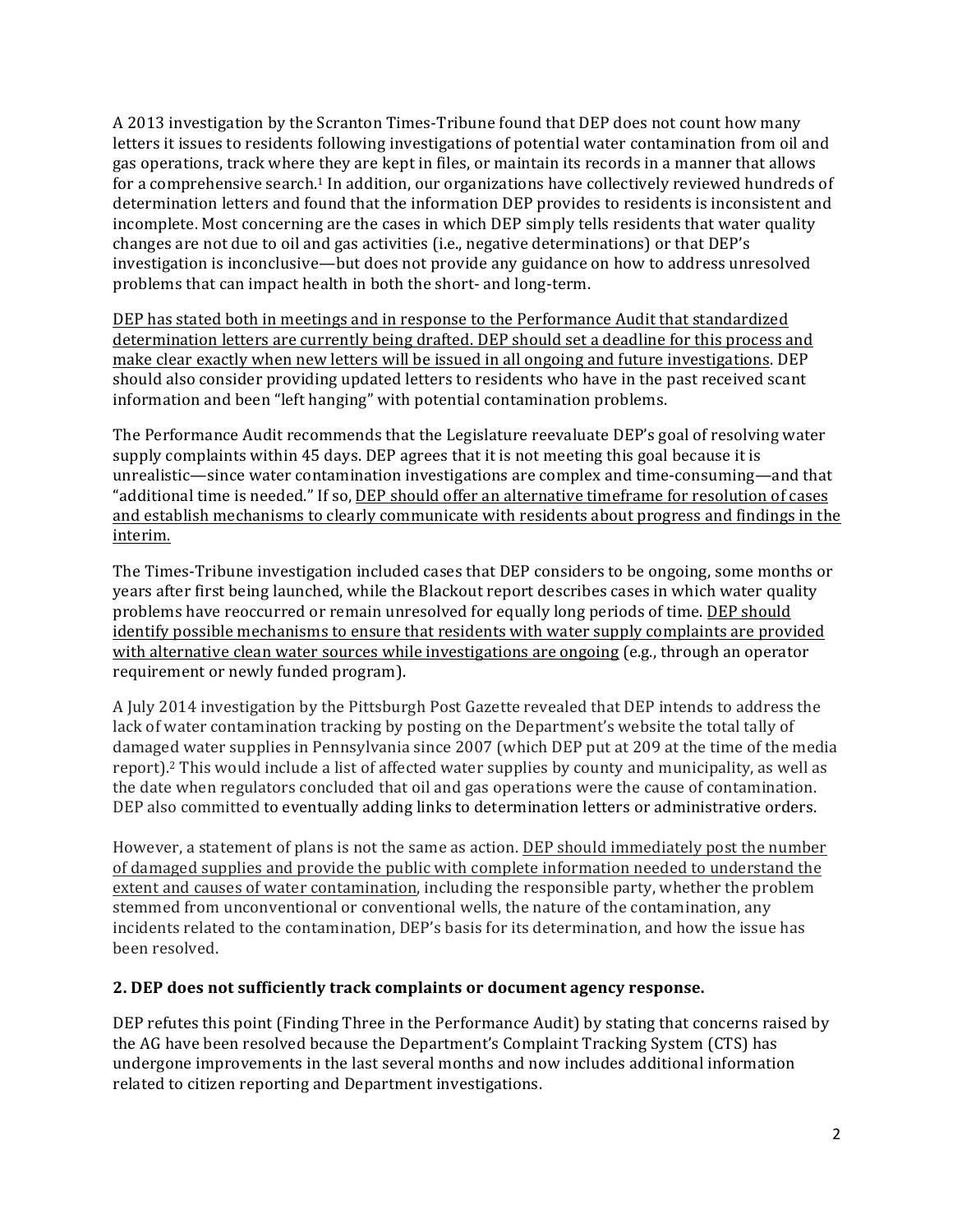However, DEP still has not demonstrated to the public that key information about complaints and investigations are in fact being consistently included in the CTS. In May 2014, DEP provided Delaware Riverkeeper Network with a spreadsheet of 2,975 entries from the CTS database related to water supplies and gas migration received by DEP from 2006-2013. A copy of the excel spreadsheet containing the CTS data is available at: http://bit.ly/1vmfYWn. In addition, during spring 2014, DEP provided Earthworks with county-specific spreadsheets of CTS entries related to oil and gas activities.

These spreadsheets contain fields for the county and municipality from where complaints came, the general type of complaint, and the dates when DEP received it and considered it "resolved." However, the spreadsheets don't provide information needed to identify the causes of contamination or relate a complaint to a particular site or incident (e.g., facility ID or well permit number), nor any notes on how DEP responded or the reasons why DEP considered the complaint to be resolved.

As a result, even if DEP has begun to include such information in the CTS for internal use, it remains impossible for the public or officials (such as the AG) to fully assess the Department's work and ensure public accountability. The recommendation in the Performance Audit that complaints be tracked on a one-to-one basis or receive a unique CTS identification number would ensure transparency about the actual number of complaints filed regarding oil and gas operations. But DEP rejected this recommendation, asserting that it is more efficient to instead track single incidents and include multiple associated complaints with each incident entry.

This recordkeeping approach might save staff time, but prevents an accurate assessment of the scope of problems experienced by Pennsylvania residents and potentially underrepresents the actual number of households or water supplies affected. For example, DEP counted the contamination of several private water wells in Dimock as a single incident, even though specific contamination problems and different remedies were associated with each household. It is also unclear how DEP defines an "incident" and decides that the same one is the reason behind multiple complaints.

DEP seems to acknowledge this problem by agreeing with the AG's recommendation that aggregate numbers of complaints, investigations, and affected water supplies be posted on the Environment Facility Application Compliance Tracking System (eFACTS) website. DEP should apply the same logic to the CTS and track complaints on a one-to-one basis in order to ensure that DEP staff, as well as the public, have access to complete and consistent information. It is certainly possible to track complaints on a one-to-one basis, as both the State of New Jersey and the US Environmental Protection Agency do using the same technology available to DEP—and subsequently provide greater clarity about each individual water supply complaint.

DEP also asserts that the public has access to information even if it isn't available through the CTS, since "a hard-copy file for each complaint containing *all* investigative information is stored in the regional office where the complaint originated." DEP should provide evidence of the assertion that hard copy files kept at regional offices shed light on complaints and complaint investigations. The hundreds of file reviews conducted by our organizations have revealed that this is simply not true, as complaint records are not actually kept in DEP well and facility files.

In addition, the Blackout report found that 30% of complaint inspection reports (which contain information about incidents and how both operators and DEP handled the situation) that were listed in eFACTS were missing from the 135 hard copy well and facility files reviewed in person at four regional DEP offices. Using Pennsylvania's Right To Know Law (RTKL), Earthworks submitted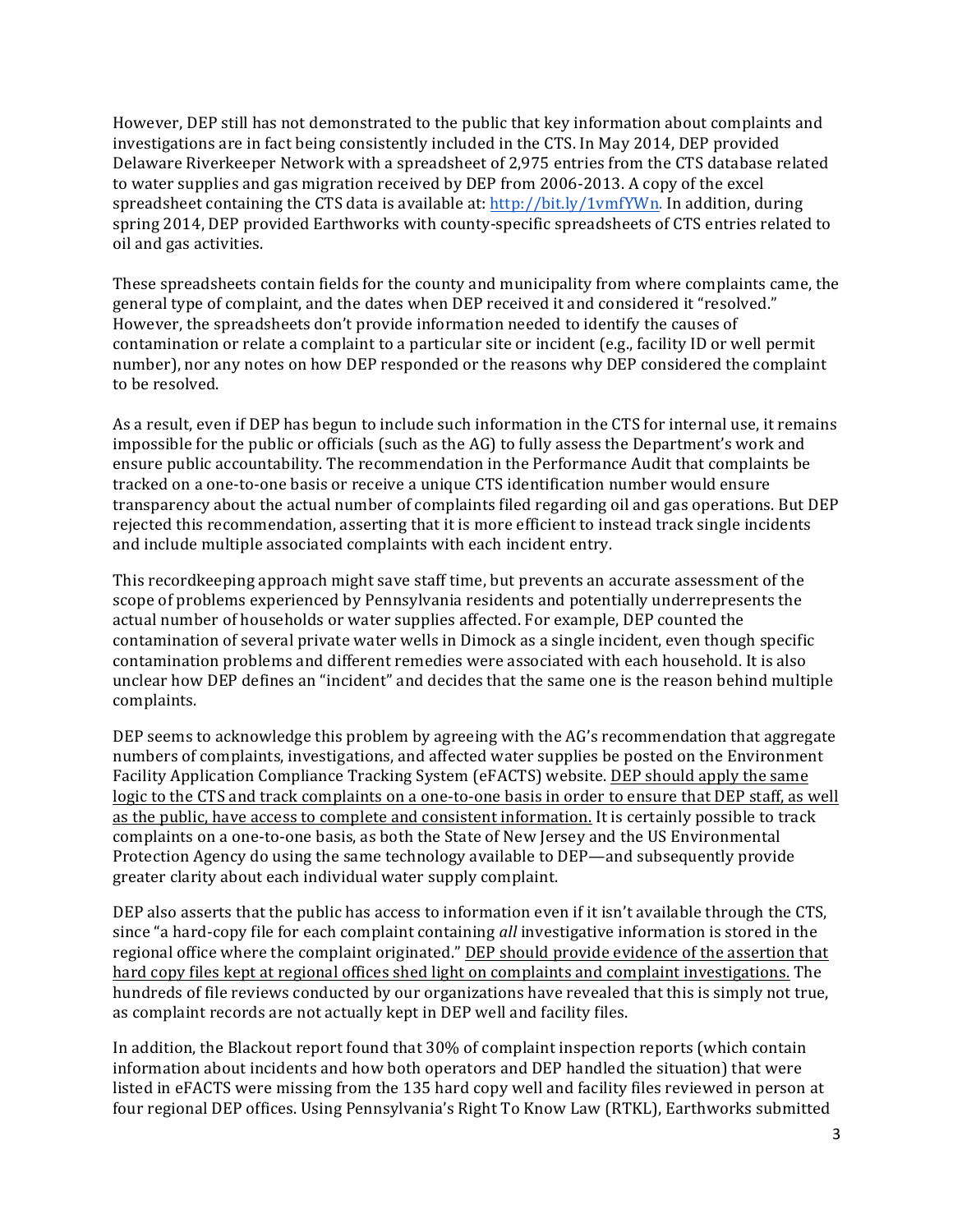requests to DEP regional offices for both the missing complaint inspection reports and records of public complaints—which DEP largely denied.

DEP should make clear how the Department is maintaining accurate numbers about complaints and water supply problems and ensuring that all information pertinent to complaint investigations and citizen response is being tracked. DEP should explain why it appears to be using exceptions in Pennsylvania's RTKL as a way to restrict public access to agency documents. It also remains unclear why the Department is unable to redact personal/private information in order to provide complaints documents to the public and increase resources available for fulfillment of RTKL requests (both generally and in relation to complaints).

# **3.** DEP cannot demonstrate that all active shale gas wells are inspected in a timely manner.

Although DEP acknowledges that its inspection policy, developed in 1989, needs to be updated, it refutes this point (Finding Four in the Performance Audit) by insisting that inspections are conducted at all "critical stages" of well construction. DEP asserts that the Department is "committed to inspecting all unconventional gas wells" at these critical stages. DEP should provide data and documentation to support this assertion and clarify the timeframe and plan for issuing a revised inspection policy. DEP should also demonstrate how it ensures that operators are inspecting their own sites and notifying DEP prior to commencing certain activities, in accordance with recommended guidelines and regulatory requirements.

DEP's insistence on focusing only on well construction phases, and only for unconventional wells, contradicts the current recommended policy in the Pa. Code, which includes an inspection at least once a year during production, i.e., *after* well construction.<sup>3</sup> This is critical because environmental impacts can take months or years to become evident, and inspections during and after the production phase are when problems such as deteriorating equipment, waste pit liner tears, site erosion, and excessive emission releases may be discovered. In addition, the vast majority of active, producing oil and gas wells in Pennsylvania are conventional wells.

Based on DEP data, the Blackout report found that even though the total number of inspections conducted statewide has increased, the average number of inspections conducted per unconventional well has gone down, from  $3.3$  in  $2008$  to  $2.2$  in  $2013$  (the average at conventional wells appears to have remained steady).<sup>4</sup> The vast majority of all active, producing wells continue to operate with no oversight: in 2013, DEP inspected  $13,367$  wells—leaving more than 66,000  $(83%)$  uninspected.<sup>5</sup>

DEP should provide data and documentation to justify the Department's narrow prioritization of unconventional wells and construction phases. DEP should demonstrate how it allocates resources in relation to work requirements in order to ensure that inspections are comprehensive, frequent, timely, and cover all stages of extraction and production for all types of active wells.

# **4.** DEP uses a disjointed system to track oil and gas field waste.

DEP rejects this point (Finding Five in the Performance Audit) and the corresponding recommendations for adopting a comprehensive waste manifest system. Such a system would track waste from the site where it is created all the way through transport, treatment, and disposal. A uniform and standard tracking system is essential to ensuring that the characteristics (e.g., chemical composition and radioactive properties) and ultimate fate of waste are known, and that water quality and health are being protected from associated risks.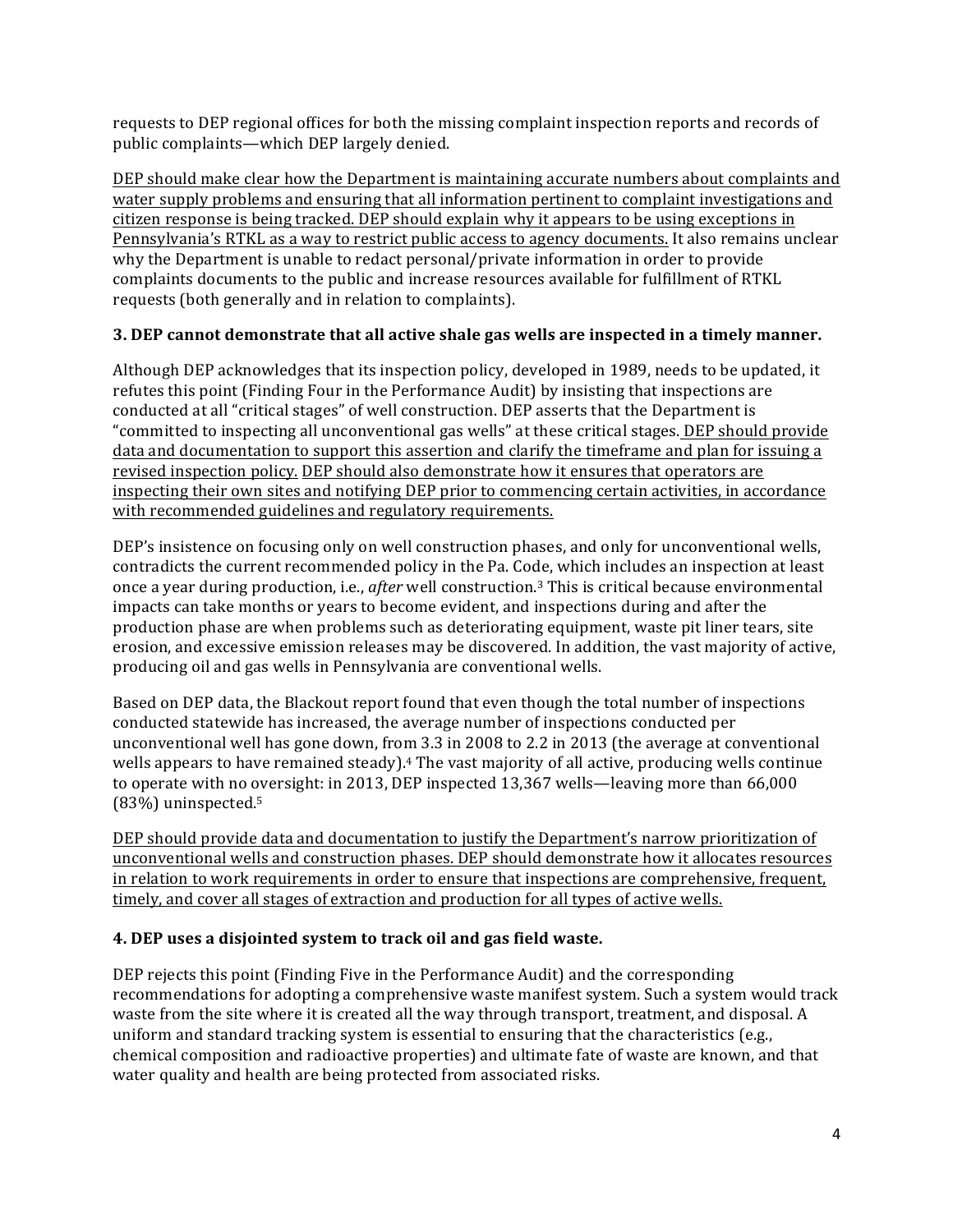DEP asserts that records developed and kept by operators are sufficient documentation of waste. DEP also considers the current lack of waste tracking and reporting requirements under Act 13 and the Solid Waste Management Act to be an acceptable rationale for not needing to adopt comprehensive waste management systems. DEP should explain why it believes that self-reported data provides sufficient information for the Department to do its work of ensuring that waste is not being improperly managed, treated, or disposed.

Operator waste records are only available to DEP upon request and difficult for the public to obtain. Our organizations have been largely unsuccessful in obtaining waste records from operators and haulers through DEP file reviews and RTKL requests. Further, the self-reported data available to the public through DEP's online waste tracking system is inconsistent, varies in terminology, does not include definitions of waste types, and lacks verification that the facilities intended to receive the waste actually did so (or are even permitted to do so).

Finally, well restoration reports are not currently a search option in eFACTS, making it impossible for the public to know the number of these reports that DEP has received and which wells they are associated with. This is problematic because the reports contain information on the status of a well site or activities and potential for environmental risks, including whether waste has been removed or buried onsite.

DEP acknowledges the shortcomings of current waste reports from operators by agreeing with the AG's recommendation that DEP reviews and cross-checks self-reported waste data from drillers, haulers, and disposal facilities. DEP should make clear when it will begin to conduct a more detailed review and verification process for self-reported waste data, and what this new process will involve. 

DEP asserts that a waste manifest system is unnecessary because "much of the wastewater generated by the oil and gas industry is recycled and reused." DEP should provide supporting data or documentation to support the assertion that this practice is in fact widespread and covers a significant volume of wastewater produced. In 2013, a comprehensive study of water and waste reporting data available for the Marcellus Shale region found that Pennsylvania operators reported an almost 70% increase in waste generated between 2010 and 2011 (a total of 613 million gallons) and that more than 50% is treated and discharged to surface waters through brine/industrial waste treatment plants or municipal sewage treatment plants.<sup>6</sup>

## **5. DEP's website lacks transparency and public accountability.**

Throughout the Performance Audit response document, DEP states that the AG relied too heavily on electronic data, asserting that the hard copy files maintained at regional offices provide information that would prove some of the  $AG'$ s conclusions to be incorrect (such as the large proportion of errors and omissions in eFACTS related to inspection reports and DEP inspector comments). In particular, DEP states that "it is unfair to assess the transparency of its regulatory efforts based solely on the accessibility of information made available to the public on its website" and that "the files maintained at DEP's regional offices are the official records of DEP's regulatory efforts, not eFACTS."

However, the AG followed a process that most members of the public would use to seek information today, particularly because traveling to regional offices for in-person file reviews can be prohibitively time-consuming and expensive for many residents. Based on our organizations' experiences, it can take 2-4 weeks to secure an appointment for a file review—potentially rendering the purpose for seeking specific information moot.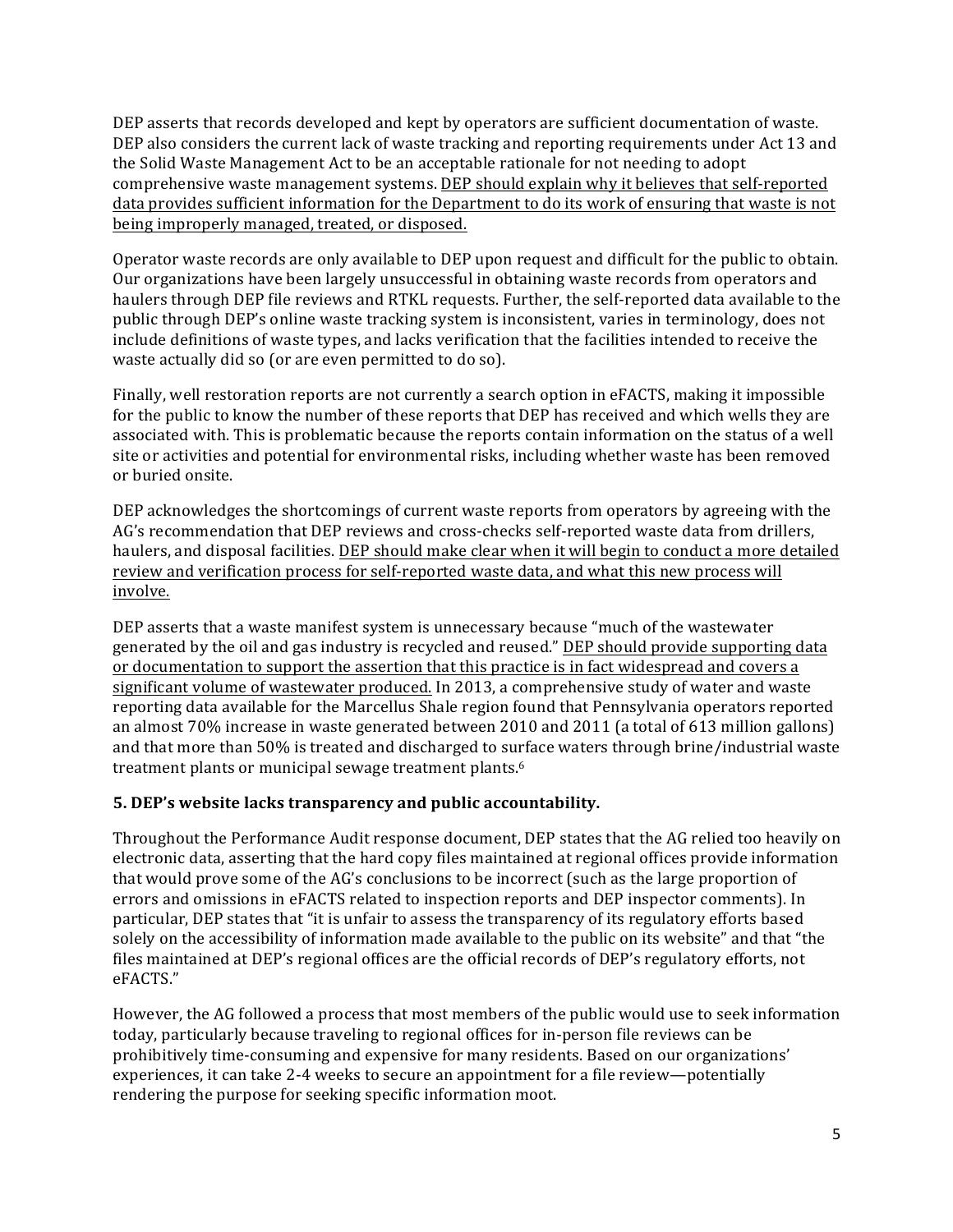The electronic organization of data is also important to provide a complete picture that can be interpreted and used to improve DEP's operations and identification of problems at sites. Perhaps for this reason, DEP acknowledges that Act 13 requires the greater use of electronic media. DEP should fully explain why the adoption and improvement of online systems has not yet occurred, how it plans to ensure progress in the immediate future, and a timeframe for doing so.

Electronic information is particularly important because the 2013 report on Pennsylvania by the State Review of Oil and Natural Gas Environmental Regulations, Inc. (STRONGER) identified consistent and reliable online information as a primary recommendation for improvement. STRONGER stated, "The review team recommends that DEP maintain consistent standardized data for tracking violations and enforcement actions to facilitate accurate internal DEP performance evaluation and to provide accurate information to the public."<sup>7</sup>

Although DEP has clearly known of the need for standardized data for self-evaluation and public accountability for quite some time, many benchmarks of progress remain out of reach. DEP should make clear how it will make data management and transparency a priority in the immediate future and when the public can expect to have access to information related to oil and gas operations.

DEP should also indicate how and when it will remedy information gaps in eFACTS—in particular the omission of certain waivers and authorizations as search options—and steps being taken to make the database more user-friendly and consistent across different sections.

The problem of having online information that is limited and difficult to access becomes even more significant in light of the fact that the hard files that DEP maintains are far from complete. Our organizations have collectively conducted hundreds of in-person file reviews and found that DEP's paper records are not consistently maintained across regional offices and are often missing important documents. DEP should explain why this is the case. If DEP insists that hard-copy files are the key source of public information, it should reveal how and when these files will in fact contain all pertinent information.

The Blackout report was in part based on documents found in 135 gas well and facility files at four regional DEP offices. Just as the AG did, Earthworks encountered significant problems with regard to the availability of information on inspections, violations, waste management, and other aspects. For example, operators of 99 wells in the files reviewed should have filed a restoration report; however, they were missing for 81 of those wells (or  $82\%$ ).<sup>8</sup> In addition, 25% of the drilling completion reports and 35% of the stimulation completion reports that should have been in the files Earthworks reviewed were missing. $9$ 

In closing, we would like to emphasize that both the Performance Audit and the Blackout report underscore the link between DEP's limited resources and ongoing inability to adequately implement its regulatory programs, particularly at a time of surging oil and gas development. The prioritization of industry expansion is illustrated by Governor Corbett's 2012 Executive Order, the Permit Decision Guarantee, requiring DEP review permit applications in set timeframes.<sup>10</sup> This policy places undue pressure on DEP staff to review applications and issue permits quickly. DEP should explain how Department staff are ensuring adequate review of environmental considerations, while also increasing the pace of permitting and being forced to "do more with less."

In this vein, we wholeheartedly agree with the overall conclusion of the AG (contained in a letter to Governor Corbett accompanying the Performance Audit) that "...DEP needs assistance. It is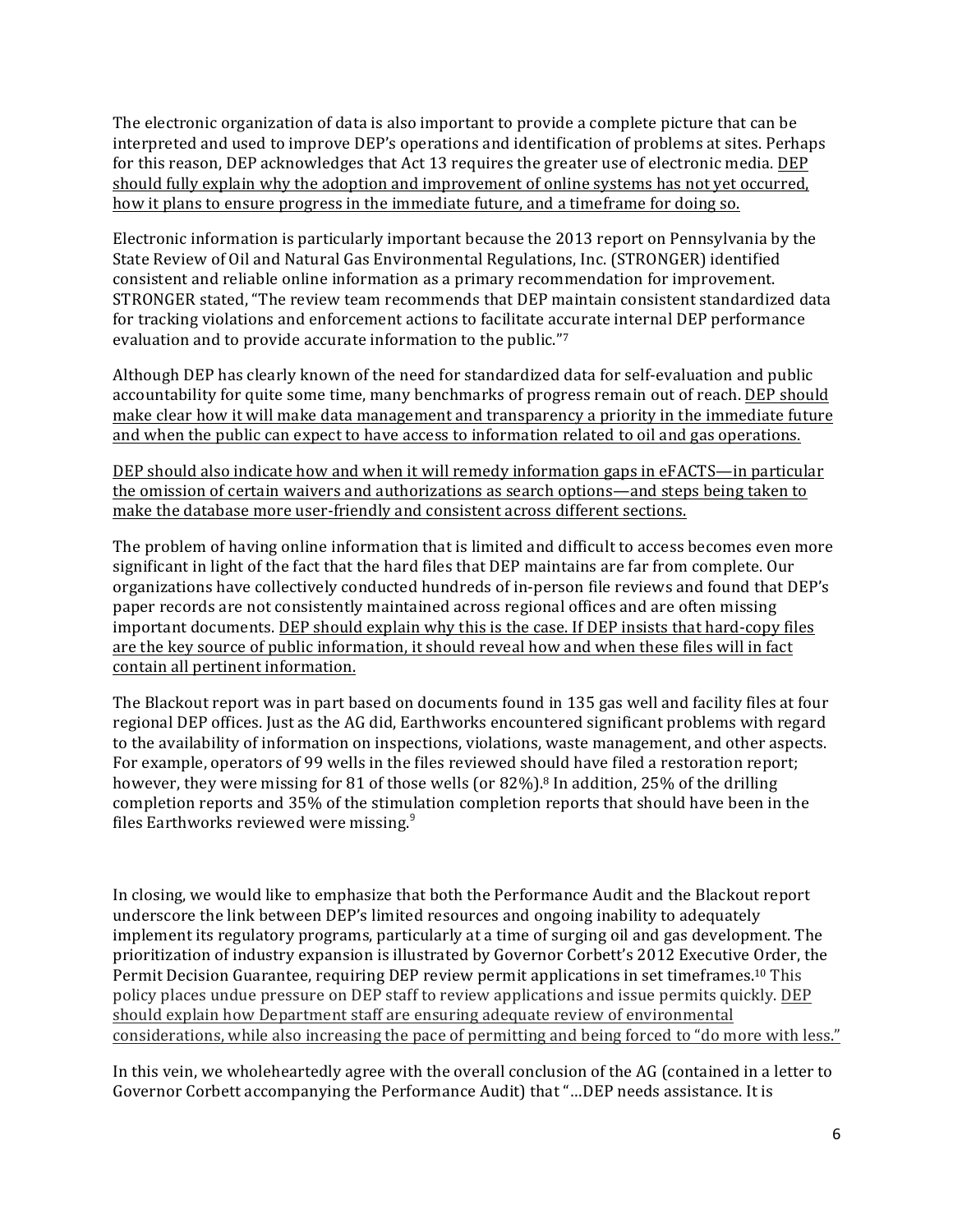underfunded, understaffed, and does not have the infrastructure in place to meet the continuing demands placed upon the agency by expanded shale gas development."

DEP clearly agrees as well. In its response to the Performance Audit, resource constraints and burdens on staff were frequently cited a key reasons why the Department is unable to follow policies related to recordkeeping, waste tracking, and citizen response. In particular, DEP emphasizes that its efforts to improve its information management systems "have been hampered by large scale layoffs in FY2009-2010 which resulted in the loss of 183 positions." DEP also states that more oil and gas inspectors are needed and will be hired using increased permitting fees from operators. 

**Yet DEP** stops short of acknowledging that under current conditions, the Department is **unable to adequately oversee the oil and gas industry or be a transparent, accountable** public agency. Should the Department decide to become its own best advocate and seek increased resources through the state budget, our organizations would gladly support such efforts—and are confident that the public would as well.

We look forward to DEP providing the information and documentation detailed above—which will help ensure that going forward, Pennsylvania does not prioritize industry expansion over protection of the Commonwealth's environment and communities.

Please direct any responses or questions to Steve Hyozdovich with Clean Water Action at shvozdovich@cleanwater.org or 412-765-3053, ext. 210.

Sincerely,

 

Thomas Au, Sierra Club Pennsylvania Chapter Tracy Carluccio, Deputy Director, Delaware Riverkeeper Network Kristen Cevoli, Fracking Program Director, PennEnvironment Karen Feridun, Founder, Berks Gas Truth Steve Hyozdovich, Marcellus Shale Campaign Coordinator, Clean Water Action Nick Kennedy, Community Outreach Coordinator, Mountain Watershed Association Nadia Steinzor, Eastern Program Coordinator, Earthworks Oil & Gas Accountability Project John F. Stolz, Director, Center for Environmental Research and Education, Dusquesne University

<sup>&</sup>lt;sup>1</sup> Laura Legere. "Sunday Times Review of DEP drilling records reveals water damage, murky testing methods." Scranton Times-Tribune, May 19, 2013.

<sup>&</sup>lt;sup>2</sup> Laura Legere, "DEP: Oil and gas operations damaged water supplies 209 times since the end of '07." Pittsburgh Post-Gazette, Power Source feature, July 22, 2014.